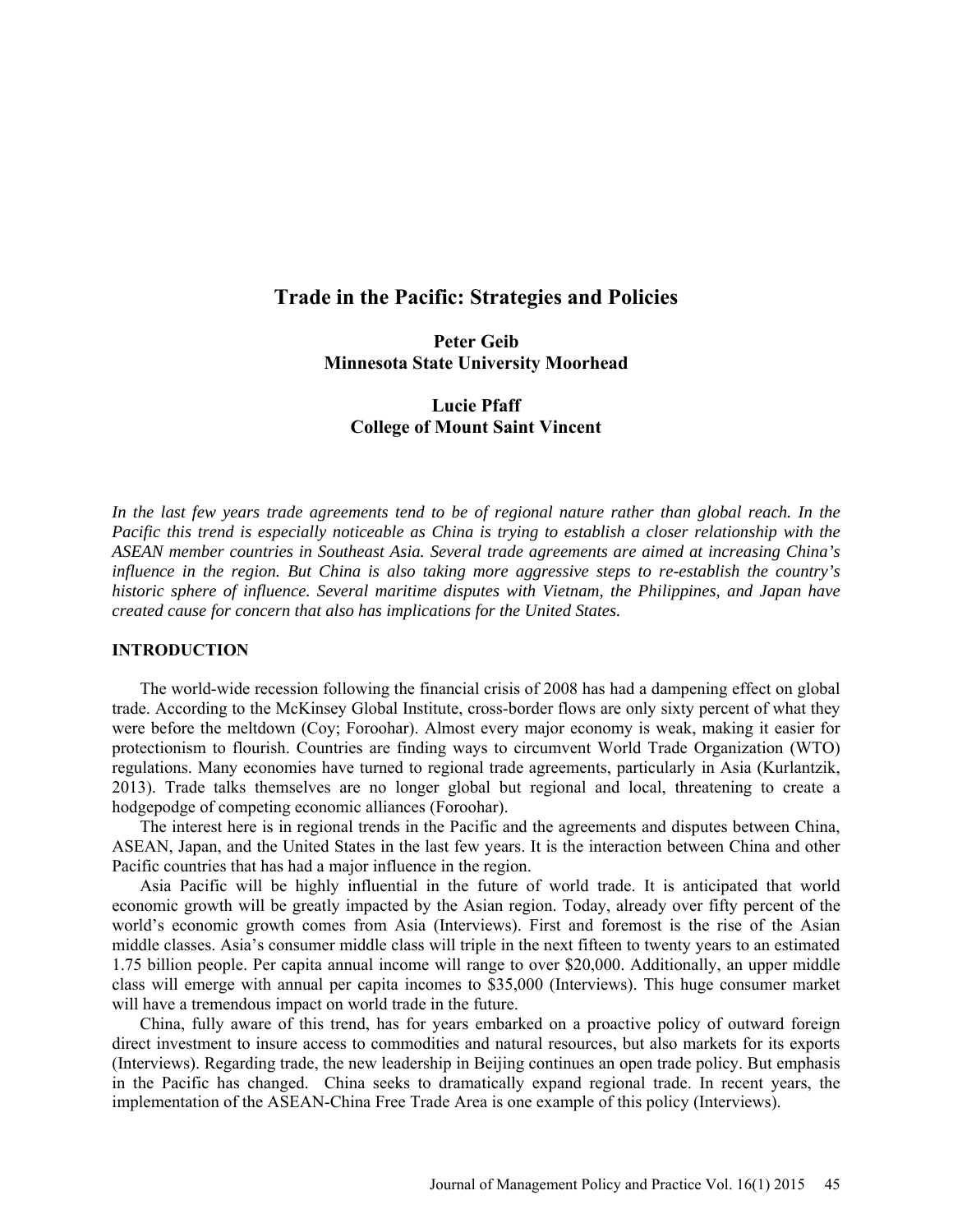In the following sections, the regional trade agreements will be discussed. Part of the discussion will be the impact of the events on the United States, Japan, and ASEAN. Of major importance will be the reaction of these players and their relationship to China.

#### **METHODOLOGY**

 A significant portion of this research is based on conversations with more than 350 key influencers in Shanghai, Beijing, Hong Kong, Singapore and Washington, D.C. over a period of 26 years beginning in 1988 and most recently in the summer of 2014. Interviews in the summer of 2010 were conducted with experts from the Royal Institute of International Affairs and the School of Oriental and African Studies both in London, The Council on Foreign Relations in New York, and Imprimatur, a private investment firm in London. A significant effort has also been made to examine traditional data and documents from a variety of sources when and where they were available. One author did research in China on-site in Hong Kong, Guangzhou, Shanghai, and Beijing for one month in the summer of 2012, and most recently did research in Shanghai in the summer of 2014 as well as teaching at Shanghai Finance University. The emphasis of the research was to find the latest trends in globalization strategies with a particular emphasis on cultural change as it relates to innovation. It is important to note that many of the professionals and experts in China wish to have their comments kept confidential. Therefore, we choose to respect their request of confidentiality in all cases. We have referenced and documented data where they are public. Beyond China, research interviews were conducted in Vietnam three times since 1994.

 The methodology for this study where it involves interviews can be described as a focus on the policy view of key stakeholders and influencers. In general, the interviews were conducted with senior analysts from such organizations as the Economist Group in Hong Kong, Shanghai, and London, the old Bear Sterns Investment firm, Goldman Sachs, Chase Investment Bank, U.S. Chamber of Commerce, and Boston Consulting Group in at least two locations, Microsoft, and a host of other public and private professionals. The interview format did not include a formal survey, but did include structured questions. Examples of questions asked in the interviews can be found in the Appendix.

#### **CHINA'S REGIONALISM**

 While the United States is trying to widen and reinforce the international trading system, Chinese efforts seem to be concentrated on pursuing a regional strategy in the Pacific. Since the mid-1990s, China has been actively seeking a closer relationship with Southeast Asia through cooperative approaches such as developing trade agreements with the countries in the region, especially the members of the Association of Southeast Asian Nations (ASEAN) (Interviews; Geib & Pfaff). [See tables in Appendix]

 There are many underlying reasons for establishing closer relationships in Southeast Asia. For some time, China's efforts toward open market reforms and dealing with the crosscurrents of globalization in the form of more trade and investment were pursued, among other reasons, for the purpose of achieving membership in the WTO. Today, outward foreign direct investment is a proactive policy to insure access to commodities and natural resources (Interviews). Domestically, the new leadership is working on market reforms to increase consumer demand at home and to also advance small and medium-sized enterprises and support start-up entrepreneurs (Interviews).

 Although Beijing continues an open trade policy, the emphasis has somewhat changed. China's aim today is to dramatically expand regional trade. The leadership is certainly seeking trade and natural resource-competitive advantage in the South China and East China Seas (Interviews). At the same time it becomes apparent that Beijing is trying to re-establish China's historic sphere of influence in Southeast Asia. The recent maritime disputes are a clear reflection of this reality (Interviews).

 Regarding regional trade agreements, China signed a comprehensive trade agreement in 2002 to create an ASEAN-China Free Trade Area (ACFTA) within a period of ten years. With this, China's emphasis turned to ASEAN, rather than to the Asia Pacific Cooperation (APEC) framework which includes the United States (Geib & Pfaff). The establishment of the FTA between China and ASEAN created one of the world's largest trade areas. As of 2010, it encompassed 1.9 billion people, had a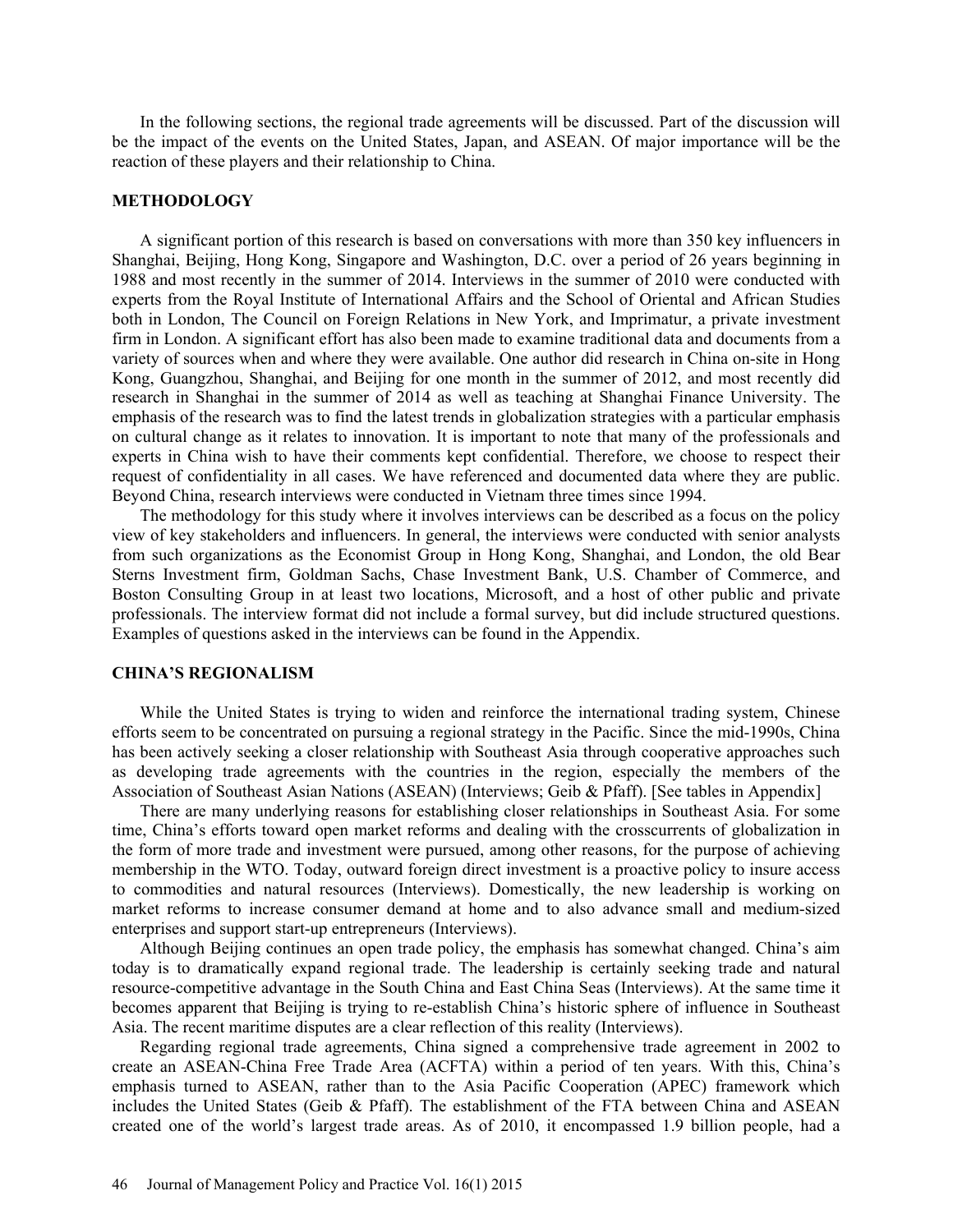combined GDP of U.S. \$6.6 billion and the total trade amounted to U.S. \$4.3 trillion (Geib & Pfaff). [See tables in Appendix]

 China is now proposing the Regional Comprehensive Economic Partnership, a more mercantilist deal for Asian countries. The partnership would ask little of these countries in terms of commitment to real market-based reforms or to environmental and labor standards – in contrast to WTO rules. But it offers them greater access to China. This might advance China's regional interests, but would do little for an open, rule-based regional order (Zakaria).

 President Xi Jinping and the new leadership in Beijing are willing to change the rules of the game, including in international affairs. Xi became the first foreign leader to address the parliament of Indonesia, announcing a battery of trade deals worth more than \$30 billion. In Malaysia, he spoke of better trade relations with that country and of strategic cooperation in the South Sea (Crowley). The regional strategy becomes even more visible in the more forceful approach in territorial disputes with Vietnam and the Philippines.

 The history of tensions over the South China and East China Seas is not new. But what is new is a contemporary convergence of certain historical, political, and economic forces and the resulting events. The South China Sea covers over a million square miles of the Pacific Ocean from Singapore to Taiwan. The most disputed territories include the Spratly Islands, Paracel Islands, Macclesfield Bank, and Scarborough Shoal. Six major Southeast Asian nations claim rights in regard to these territories. Vietnam and the Philippines are the areas of the highest tensions (Interviews).

 It is China's claim of ownership of a number of these islands, even extending claims to almost the entire South China Sea that has several countries on high alert (Kurlantzick, 2014). Vietnam has been further alarmed by new rules introduced in 2014 by Hainan Province in China, requiring foreign vessels to seek China's permission to fish, and by a reported attack on a Vietnam ship near the disputed Paracel Islands (The *Economist*, 2014, March 22).

 These tensions also raise security questions for the United States. The summer of 2014 was a particularly important turning point in light of the conflict between Vietnam and China over oil rigs in disputed waters and the clashes between China and Japan and China and the United States at the Shangri-La Conference in May in Singapore (Interviews). One author was in Shanghai at the time of the conference and was able to observe and research media and public reactions.

### **UNITED STATES INTERESTS**

 Washington is working on an ambitious trade agreement with many Pacific nations, the Trans-Pacific Partnership (TPP), involving the U.S., Japan, and the ten countries of ASEAN. The 12-country group together would account for a third of global trade (*The Economist,* 2014, February 15). Missing the goal of finalizing the TPP in 2013, negotiations were due later in 2014.

 The conception behind the treaty is to support and strengthen the forces of openness, rules and free trade. President Obama stressed the importance of the Pacific region to the United States. His plan to strengthen American leadership at the summit of the Asia-Pacific Economic Cooperation (APEC) was prevented by the government shutdown in Washington. China's Xi Jinping took advantage of the situation by pushing China's role in the foreground. This was another unfortunate episode that added to the doubts about America's will and resources to meet the challenge of a rising and potentially aggressive China (Crowley). Since then, the President's trip to the region and the U.S. presence at the Shangri-La Singapore Conference in May, 2014 helped to remedy the situation, and gave the U.S. the opportunity to respond to China's claim in the South China Sea (Interviews).

 The Asia-Pacific region is the most important part of the world for the U.S. – it has two of the three largest economies: China and Japan, and is home to critical American treaty allies (Kaplan: Old World Order). The U.S. business sector considers Asia Pacific a vital region and wants to build stronger ties with the member nations of ASEAN through trade and investment. The ASEAN countries will become one unified entity when the ASEAN Economic Community (AEC) will create a single economic market by January 1, 2016 (Rothman). [For U.S.-ASEAN trade numbers consult tables in the Appendix].

 The U.S.-ASEAN Business Council (USABC) is fostering U.S. business interests and advancing American corporations operating within ASEAN. The region is seen as of growing importance to the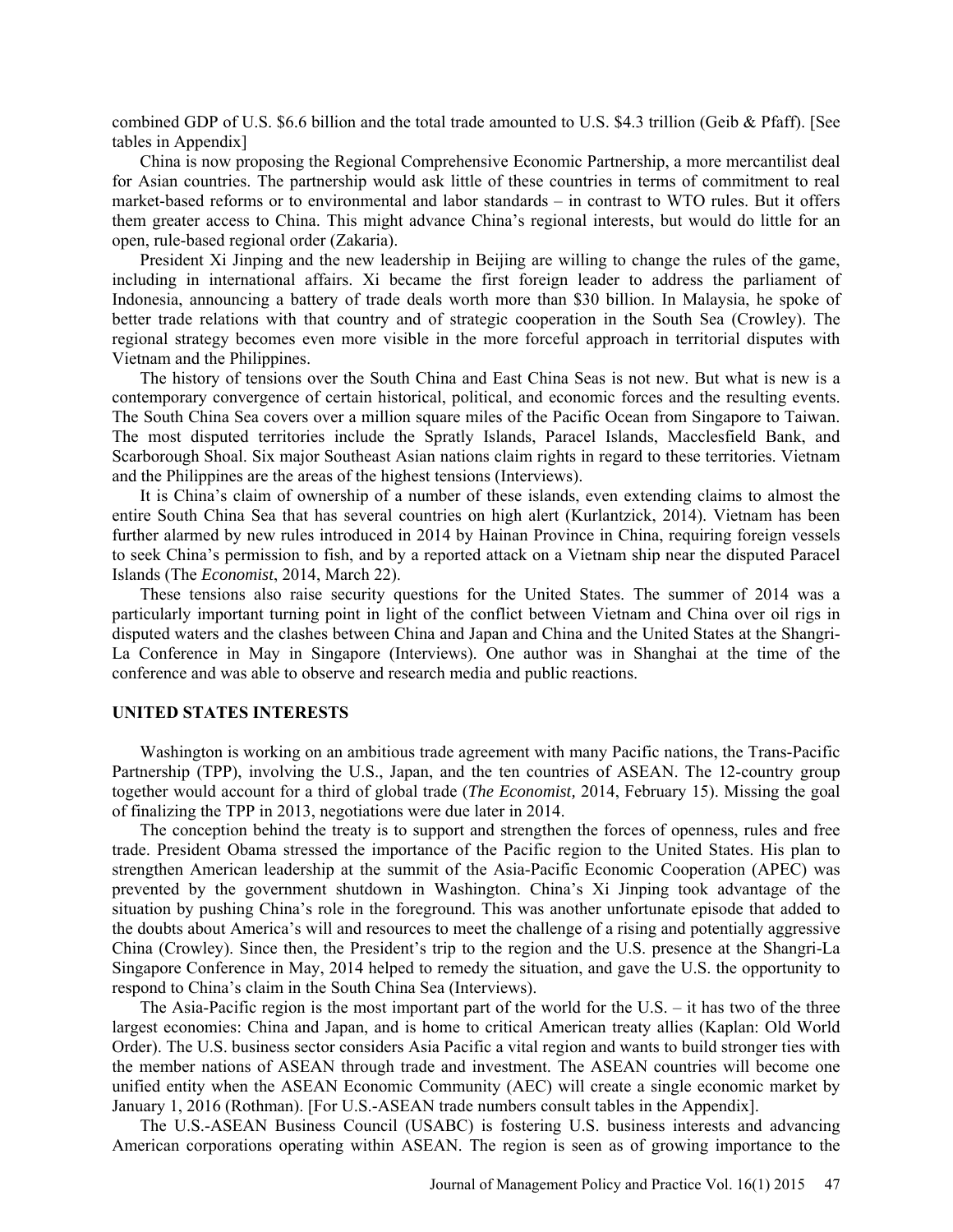economic health of the United States (Rothman), considering the huge market size and rising middle class. To U.S. business, the completion of the TPP is of vital interest, as is a greater development of twoway trade and investment between the U.S. and ASEAN governments and business sectors (Rothman).

 Many Asian states want a stronger U.S. presence in the Pacific as a reassuring counterweight against Chinese assertiveness, especially over the claims to contested waters and territories (Crowley). Due to the Chinese stance of redrawing China's borders, even countries that once rejected American influence are now open to it (Crowley). The U.S. can provide vital stability through a strategic balance of powers. At present, China does not seem to be interested in a compromise. It looks as if the South China Sea will remain a source of anxiety in the region and a rivalry between China and the U.S. for years to come (*The Economist*, 2014, March 22).

#### **JAPAN'S STRATEGY**

 After a clash over the ownership of some Japanese-controlled islands, Sino-Japanese relations remain cool, even though China is Japan's largest trading partner (Beech). Basically, the leaders of the world's second and third largest economies are not talking to each other.

 Prime Minister Shinzo Abe, a foreign-policy hawk, wants to shore up relations with many of the nations in the Pacific (Einhorn & Philips). For that purpose, Abe is the first Japanese premier to visit all ten members of ASEAN. He also hosted the ASEAN leaders in December 2013 in an attempt to build a friendship network with nations around China (Einhorn & Philips; *The Economist*, 2014, January 4). ASEAN countries have always worried about China's role in the region and, although welcoming trade with China, always kept their trade options open with Europe, Japan, and the U.S. (Geib & Pfaff).

 Abe is even pursuing areas within China's sphere of influence. He took his friendship campaign to Cambodia and Laos. Despite the Japanese pacifist tradition since the end of WWII, Japan is increasing military cooperation with Vietnam, Indonesia, and the Philippines, which have felt China's wrath over territorial claims (*The Economist*, 2014, January 25). According to Abe, he can envision a strategy where by Australia, India, Japan, and the U.S. state of Hawaii form a ring to safeguard the maritime commons from the Indian Ocean region to the Western Pacific (Einhorn & Philips).

 Prime Minister Abe has taken advantage of every opportunity to strengthen relationships with Southeast Asian nations and to challenge some of the Chinese territorial claims. At the World Economic Forum in Davos, e.g., Mr. Abe criticized China's military build-up (*The Economist*, 2014, January 25). At the Shangri-La Singapore Conference in May, 2014, in his keynote address, Mr. Abe argued that Japan and the nations of Southeast Asia should play a stronger regional security role. In the process he announced that Japan would invest more in its military and security forces. The widespread perception was that Abe was advocating such measures in reaction to China's claims that a huge U-shaped swath of the South China Sea belongs to them (BBC; Interviews).

#### **ASEAN: A LARGE TRADE GROUP**

 The geopolitical and economic organization ASEAN, the Association of Southeast Asian Nations, has become an essential trading bloc and market in the Southeast Pacific. Its 10-member nations – Brunei, Cambodia, Indonesia, Laos, Malaysia, Myanmar, the Philippines, Singapore, Thailand, and Vietnam – contain 620 million people, have a combined GDP of \$2.2 trillion and are seen as one of the most important global growth engines. The region features attractive economic and demographic trends, with a young and rapidly emerging middle class and strong domestic institutions (Rothman; Interviews). All of these countries have benefitted from many years of capitalist-style growth. The Association's trading ability will be further strengthened when the ASEAN Economic Community (AEC) will create a single economic market by January 1, 2016. This unified entity will allow for the free flow of goods, services and professionals within the member nations (Rothman).

 China has been seeking closer ties with Southeast Asia and has used trade agreements to achieve its goals in the region. One of those agreements is the ASEAN-China Free Trade Area (ACFTA). Signed in 2002, to be implemented over a period of 10 years, is now fully operative. The agreement has benefitted both sides and mutual trade has expanded greatly. [See tables in Appendix]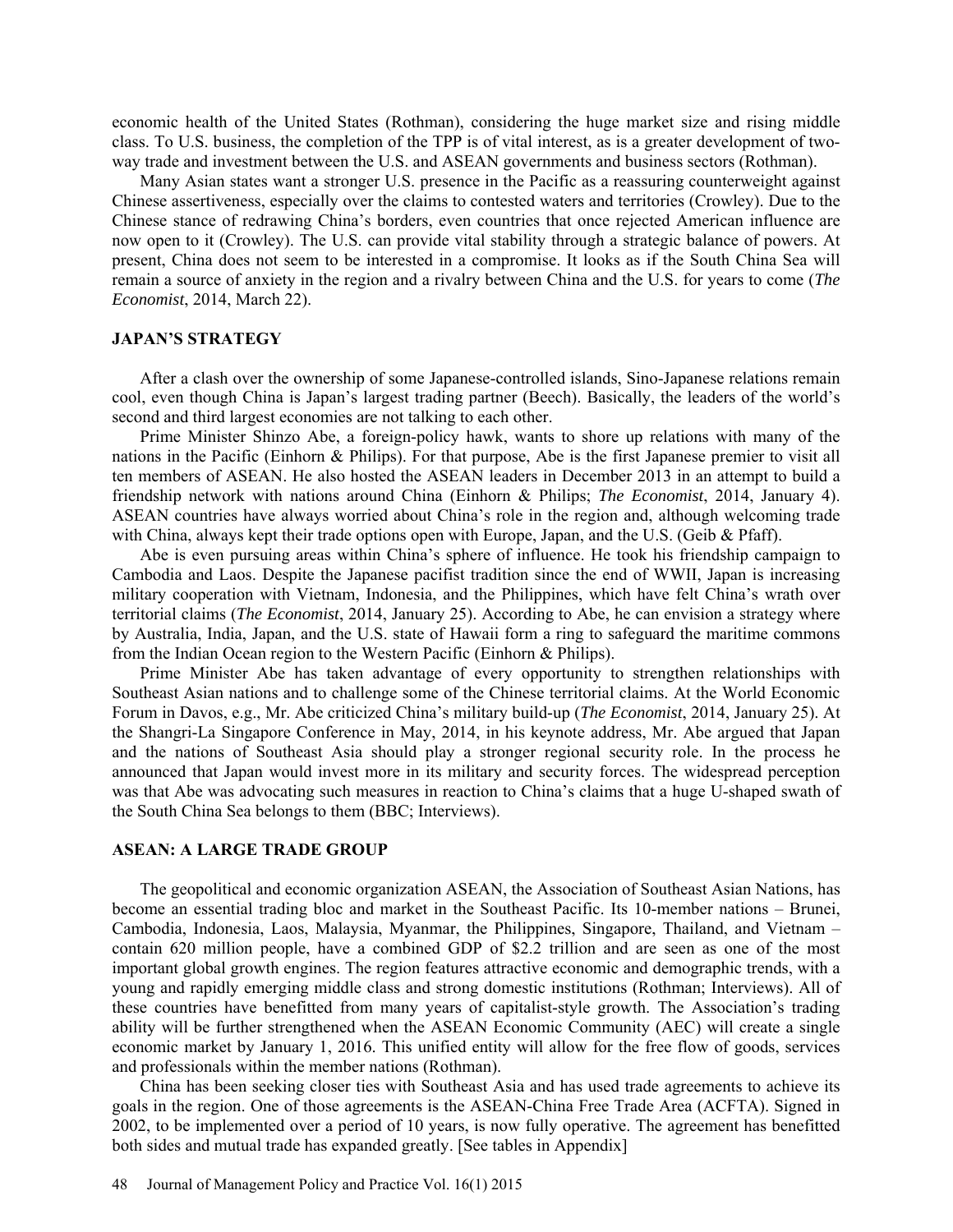Although beneficial to ASEAN, ACFTA has given China a tool to possibly disrupt trade flows with the trading bloc. The member nations of ASEAN operate by consensus and unanimity. If China can get only one country on its side, it can sabotage the group. As a result, the organization may not be able to stand up for its members such as the Philippines or Vietnam in their disputes with China (Kurlantzick, 2014).

 China's latest proposal is the Regional Comprehensive Economic Partnership which will offer countries in the region greater access to the Chinese market without asking much of the partners in return (Zakaria). Most Asian countries will sign up for the partnership in order to expand trade into the Chinese market. China has become the chief trading partner for most countries in the region.

 Still, they are willing to make painful concessions to sign up for America's vision for the region (Zakaria). Due to China's historic dominance of Southeast Asia, there is a heightened sensitivity in many countries to the possibility of "economic colonization" by China. Although China has achieved strong ties with certain members of ASEAN, many nations in the region, such as Malaysia, the Philippines, and Vietnam, still maintain a healthy fear of Chinese hegemony (Geib & Pfaff). There is certain ambivalence: on one hand the nations want to increase trade with China, on the other they wish to maintain alliances with the United States, Europe, and Japan (Geib & Pfaff).

 In light of the recent claims by China in the South Pacific, tensions between ASEAN and China have risen. It seems that China is seeking to re-establish China's historic sphere of influence. The claim to the Spratly Islands, Paracel Islands, Macclesfield Bank, and Scarborough Shoal has resulted in protests from the affected countries. Especially Vietnam and the Philippines provoked the highest tensions (Interviews). China is incensed that the Philippines are challenging its ill-explained expansive claim in the South China Sea at the international tribunal of the United Nation's law of the sea (*The Economist*, 2013, October 19).

 Actually, China's military buildup and more aggressive behavior has sparked an arms race, with Indonesia, Malaysia, the Philippines, Singapore, and Vietnam recently purchasing submarines, cruisers, fighter jets, and other arms. In view of the squabbles of who controls what island, almost all of these countries have been enlarging or modernizing their navies and air forces (Kaplan, Old World Order). As it is, they might welcome the overtures made by Japan. It also has become a fundamental reality that Southeast Asia looks to China as its main trading partner and America as the prime guarantor of its security (*The Economist*, 2013, October 19).

#### **A Footnote on Vietnam**

 Because of its geography directly south of China, Vietnam has been trapped in its giant neighbor's sphere. Through history, China has invaded Vietnam seven times. Although Vietnam's identity has been established in opposition to China, Chinese contributions to Vietnam cover all aspects of culture, society, and government (Kaplan, Asia's Cauldron). Is it surprising that Vietnam is wary of any Chinese moves on its territory?

 For exactly those reasons, the most serious recent maritime conflicts have occurred between China and Vietnam. The two countries have periodically clashed over the Paracels and the Spratlys. There have been multiple clashes between ships and personnel. This has led to anti-China protests in the streets of Hanoi and Ho Chi Minh City. The most serious recent anti-Chinese demonstrations occurred in May of 2014. At that time the Chinese moved a drilling rig into waters near the Paracel Islands leading again to multiple collisions between Vietnamese and Chinese ships (Interviews). The anti-Chinese sentiment turned violent. Chinese business people were killed and Chinese businesses were looted and burned. The Chinese government conducted a massive evacuation of Chinese citizens by sea and air (Interviews).

#### **CONCLUSION**

 The discussion above has centered on the relationship between the major players in the Pacific. Longstanding trade agreements in the region are revisited and new trade arrangements forged to reflect present-day conditions. China, for instance, has sought closer trade ties with the members of ASEAN for the past ten years in order to secure access to raw materials and intermediate goods, but also to find new markets for its exports. The ASEAN-China Free Trade Area is a reflection of that. Recently, Beijing has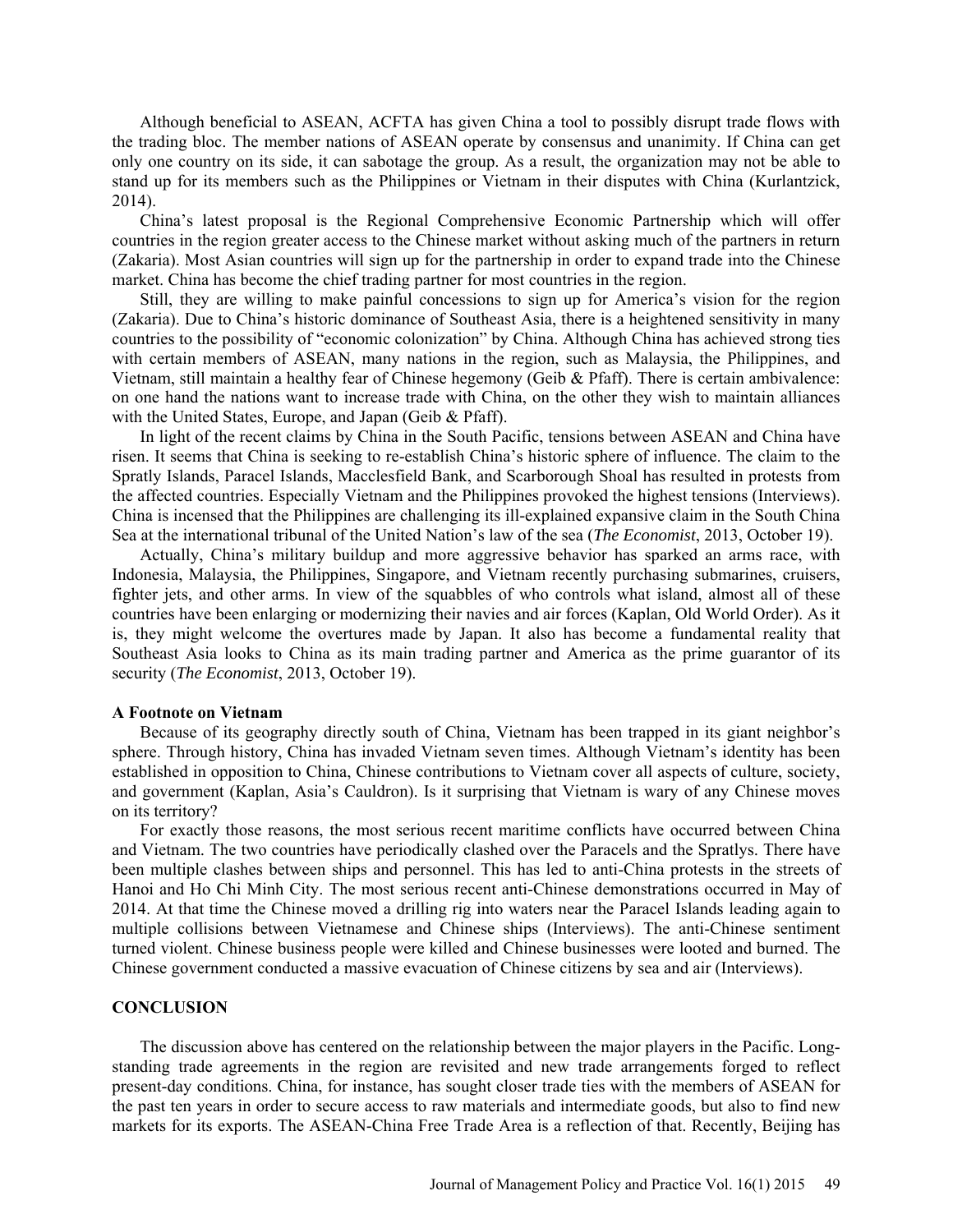put forward a new partnership, the Regional Comprehensive Economic Partnership, to offer Southeast Asian nations greater access to the Chinese market.

 The United States has been a leading member in the Asia-Pacific Economic Cooperation Forum (APEC), but Washington is now working on an ambitious trade agreement with many Pacific nations, the Trans-Pacific Partnership (TPP), involving the U.S., Japan, and the ten countries of ASEAN. It is a reflection of Washington's policy shift toward the Asia-Pacific region and the building of stronger ties with the Pacific countries.

 Although the members of ASEAN welcome the trade arrangements with China which will give them greater access to the Chinese market, recent maritime claims by China in the South Pacific have led to rising tensions between ASEAN and China. Several of the ASEAN countries, especially Vietnam and the Philippines, have had serious disputes with China over contested areas in the South China Sea. Due to China's historic dominance of Southeast Asia, there is a healthy fear of Chinese hegemony that translates into maintaining alliances with the United States, Europe, and Japan.

 The Chinese claims on a group of islands controlled by Japan have dampened the relations between the two countries, even though China is Japan's largest trading partner. The events in the Pacific had the effect that Japan is re-examining its military goals. But it also led to Japan's efforts to form closer ties with Southeast Asian nations. Prime Minister Abe's visit to all members of ASEAN is proof of that. His aim to build a friendship network with nations around China clearly shows Japan's intentions of closer integration.

 The maritime disputes with China took center stage at the Shangri-La Singapore Conference in May, 2014 and led to clashes between China, Japan, and the United States. The trade implications of these maritime disputes are profound. Fifty percent of global oil tanker shipments pass through the South China Sea. This is three times more tanker traffic than in the Suez Canal. It is five times the traffic that passes through the Panama Canal (Council of Foreign Relations). Other startling facts: at least half of the world's top ten shipping ports are located in the region of the South China Sea (Council on Foreign Relations).

 Freedom of the seas is important to all nations in the region. It is clear from the discussions at the Shangri-La Singapore Conference that the United States and Japan demand freedom of the seas (BBC). Despite China's assertiveness in the Pacific there is a compelling argument that China is as interested in maritime freedom as any country involved in the disputes (Council on Foreign Relations). Although China has been stressing regional trade, the country remains tied to the United States and the European Union through trade and investment. The expansion of China's foreign direct investment all over the world can only flourish with an open trade policy and freedom of the seas.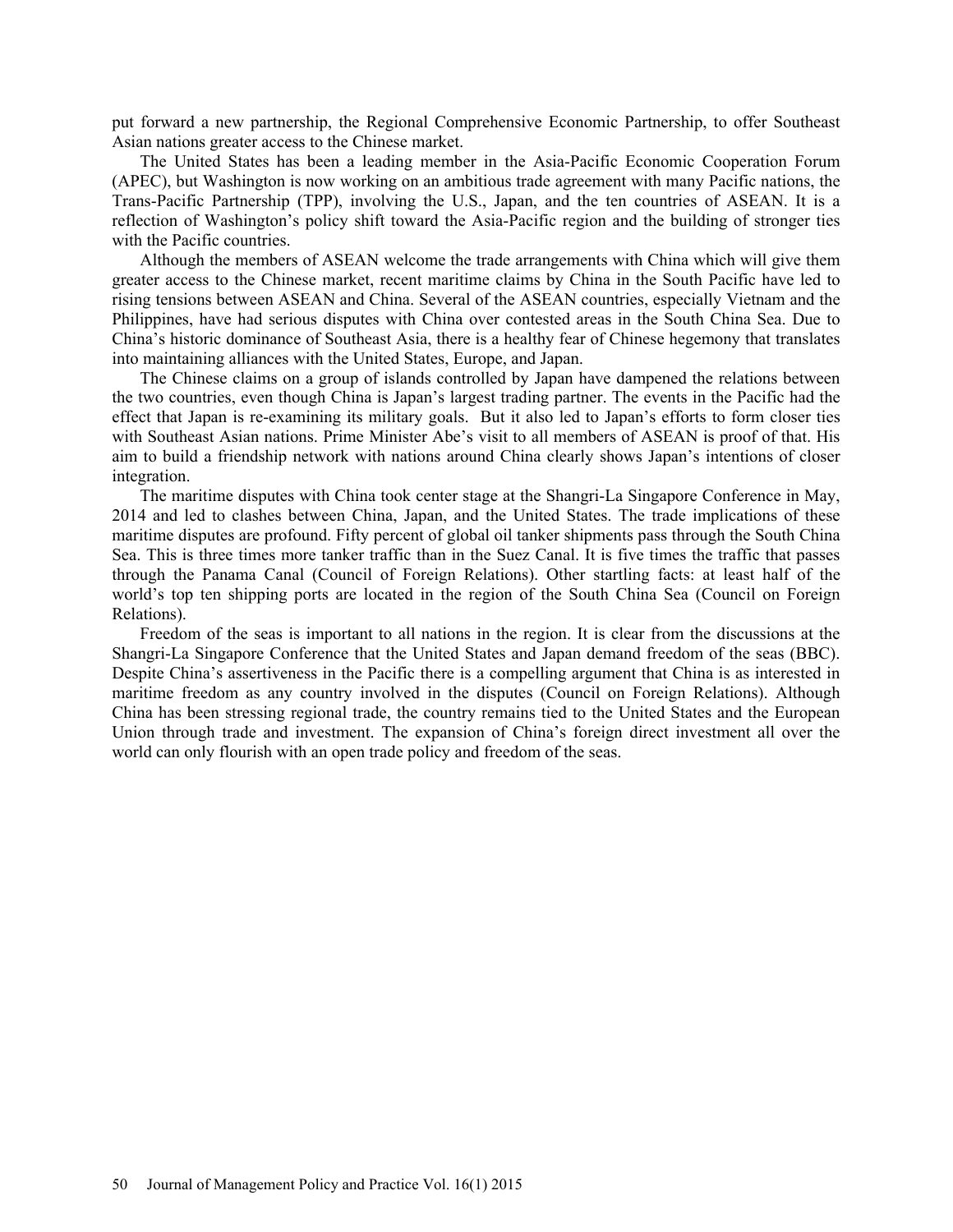|                                                                      | 1997   | 2005   | 2006    | 2005-2006 %<br>Change | 1997-2006 %<br>Change |
|----------------------------------------------------------------------|--------|--------|---------|-----------------------|-----------------------|
| <b>China's Exports to ASEAN</b><br>(\$ millions)                     | 12,698 | 55,459 | 71,325  | 28.6                  | 450.0                 |
| <b>U.S. Exports to ASEAN</b><br>(\$ millions)                        | 48,271 | 49,637 | 57,307  | 15.5                  | 18.7                  |
|                                                                      |        |        |         |                       |                       |
| <b>China's Exports to ASEAN</b><br>as a Percent of Total Exports (%) | 7.0    | 7.3    | 7.4     |                       |                       |
| <b>U.S. Exports to ASEAN</b><br>as a Percent of Total Exports (%)    | 7.0    | 5.5    | 5.5     |                       |                       |
|                                                                      |        |        |         |                       |                       |
| <b>China's Imports from ASEAN</b><br>(\$ millions)                   | 12,357 | 75,017 | 89,538  | 19.4                  | 624.6                 |
| <b>U.S. Imports from ASEAN</b><br>(\$ millions)                      | 71,013 | 98,915 | 111,201 | 12.4                  | 56.6                  |
|                                                                      |        |        |         |                       |                       |
| <b>China's Imports from ASEAN as</b><br>a Percent of Total (%)       | 9.0    | 11.4   | 11.3    |                       |                       |
| <b>U.S. Imports from ASEAN</b><br>as a Percent of Total $(\% )$      | 8.2    | 5.9    | 6.0     |                       |                       |

## **TABLE 1 CHINESE AND U.S. TRADE WITH ASEAN**

### **TABLE 2**

# **ASEAN TRADE WITH THE UNITED STATES AND CHINA FOR 1995, 2000, AND 2006 AS A PERCENT OF TOTAL TRADE**

| <b>ASEAN Imports (% of total)</b> |      |      |      |  |  |  |
|-----------------------------------|------|------|------|--|--|--|
|                                   | 1995 | 2000 | 2006 |  |  |  |
| <b>United States</b>              | 14.6 | 14.0 | 10.3 |  |  |  |
| China                             | 2.2  | 5.2  | 11.4 |  |  |  |
| <b>ASEAN Exports (% of total)</b> |      |      |      |  |  |  |
|                                   | 1995 | 2000 | 2006 |  |  |  |
| <b>United States</b>              | 18.5 | 18.0 | 13.9 |  |  |  |
| China                             | 2.1  | 3.5  | χq   |  |  |  |

Sources: ASEAN Secretariat, *2005 and 2006 ASEAN Yearbook* and International Monetary Fund, *Direction of Trade Statistics,* June 2007.

Notes: Data for 2006 do not include Laos and Myanmar (Burma); ASEAN trade data differ from that reported by its trading partners.

## **Sample Questions for the Interviews:**

- 1. What are the most important countries and why in the ongoing evaluation of the legal treaty, and economic development in the region?
- 2. What is your view of prevailing changes in organizational and corporate culture in the ongoing evolution of the region?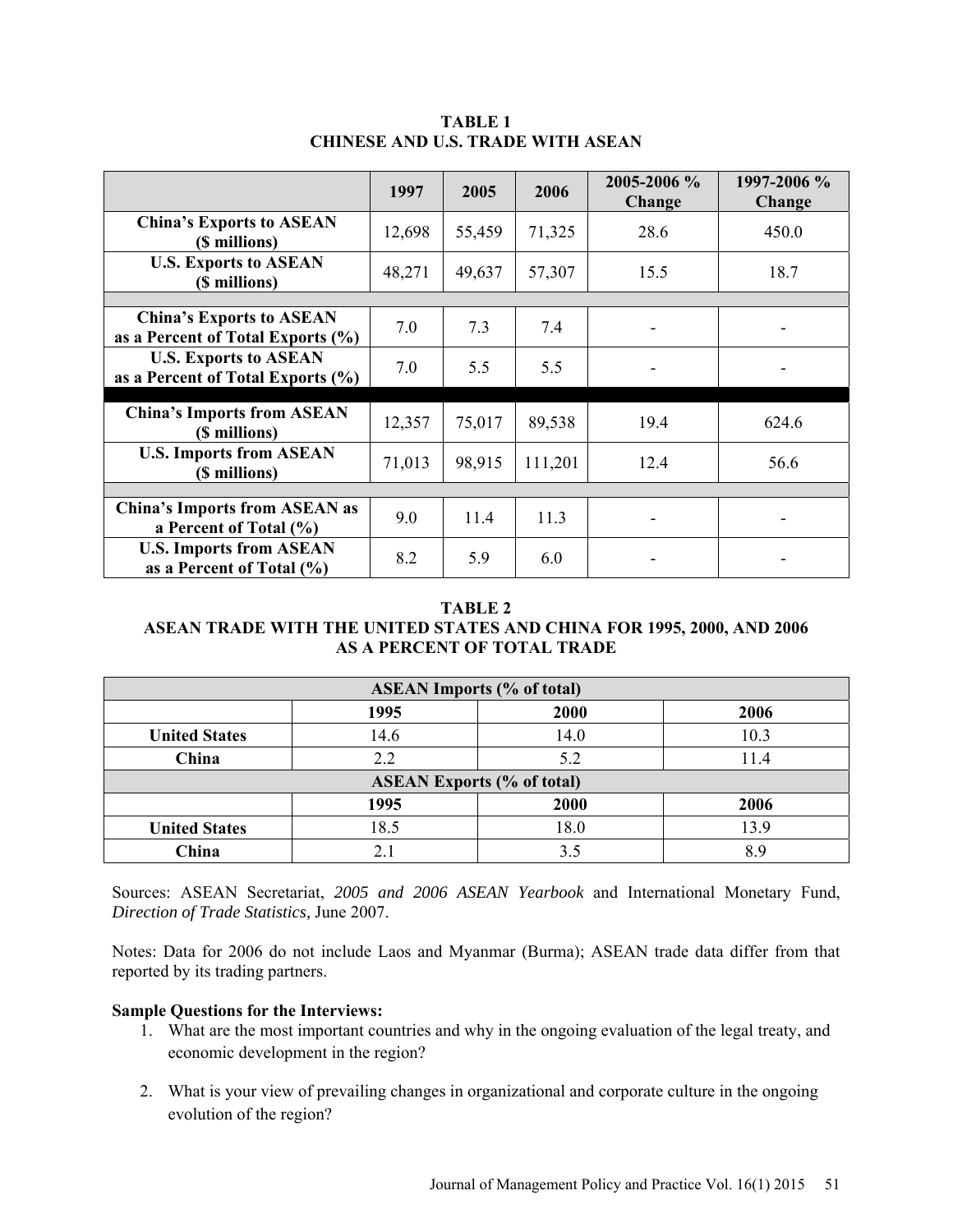- 3. What has been the evolution of trade patterns in the region and the relationship to China?
- 4. What is your assessment of the impact of Chinese economic development on your country?
- 5. What is your assessment of macroeconomic development in your country in the last ten years?
- 6. What is the impact of Chinese political influence on economic development in the region?
- 7. What has been the impact of the financial crisis on your development?
- 8. What has been the influence of the financial crisis on China's economic development and how might this relate to regional relations?
- 9. What has been the evolution of the trade treaty with China and related treaty developments?
- 10. What is the significance of outward and inward direct investment on relations among ASEAN countries?
- 11. What is the influence of outward and inward foreign direct investment on relations among ASEAN countries?
- 12. What is your perception of the threats and opportunities to your business presented by the evolving legal framework given the problems of corruption and lack of transparency?
- 13. How has regional legal and political development changed your business?
- 14. What is the future of trade patterns and further treaty-related developments?

#### **REFERENCES**

- BBC Online reporting (2014, May 30), Shangri-La dialogue: Japan PM Abe urges security role, http://www.bbc.com/news/world-asia-27630604
- Beech, H., Kobayashi, C. and Crowley, M. (2014, April 28), The Patriot, *Time,* 26-31.
- Council on Foreign Relations (2014, September), China's Maritime Disputes, http://www.cfr.org/asia-and-pacific/chinas-maritime-disputes/p31345#!/
- Coy, P., Campbell, M. and Kennedy, S. (2014, January 20-26), From the Alps, a View on the State of Globalization, *Bloomberg Businessweek*, 38-40.
- Crowley, M. (October 21, 2013), Obama's Asia Problem, *Time*, 33-36.
- Einhorn, B. and Philips, M. (2013, November 25- December 1), Abe Seeks Friends in Asia but not China, *Bloomberg Businessweek*, 14-15.
- Foroohar, R. (2014, April 7), Globalization in Reverse, *Time*, 28.
- Geib, P. and Pfaff, L. (2012), China: Trade Agreements and Relationships with Southeast Asian Nations, *Journal of Management Policy and Practices*, vol. 13 (2), 56-65.
- Kaplan, R. (2014), *Asia's Cauldron: The South China Sea and the End of a Stable Pacific*, Random House.
- Kaplan, R. (2014, March 31), Old World Order, *Time*, 30-35.
- Kurlantzick, J. (2013, December 16-22), Farewell to the Age of Free Trade, *Bloomberg Businessweek*, 10-11.
- Kurlantzick, J. (2014, June2-8), China's Ready to Rumble, *Bloomberg Businessweek,* 8-9.
- Zakaria, F. (2014, March 3), Time to Put Trade Above Politics, *Time*, 24.
- (2013, February 9), Locked on, *The Economist,* 41.
- (2013, October 19), Being there, *The Economist*, 49-50.
- (2014, January 4), A slap in the face, *The Economist*, 30.
- (2014, January 25), The horcrux of the matter, *The Economist*, 32.